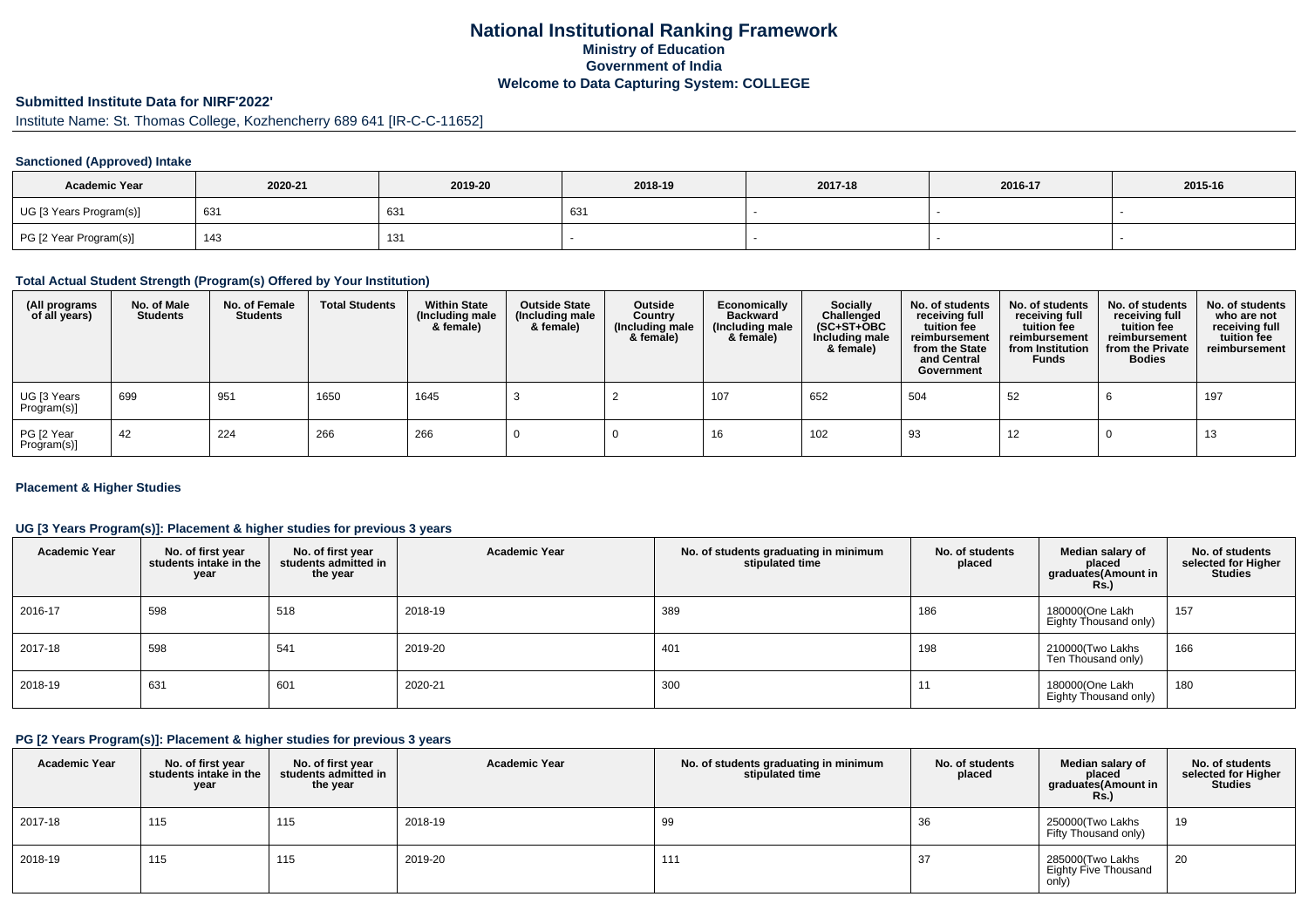| 2019-20<br>131<br>131<br>101 | 2020-21 |  |  | 231648(Two Lakhs<br>Thirty One Thousand<br>Six Hundred Forty<br>Eight only) | 25 |
|------------------------------|---------|--|--|-----------------------------------------------------------------------------|----|
|------------------------------|---------|--|--|-----------------------------------------------------------------------------|----|

#### **Financial Resources: Utilised Amount for the Capital expenditure for previous 3 years**

| <b>Academic Year</b>                                                                                 | 2020-21                                                                  | 2019-20                                                              | 2018-19                                                                           |  |  |  |  |  |  |  |  |
|------------------------------------------------------------------------------------------------------|--------------------------------------------------------------------------|----------------------------------------------------------------------|-----------------------------------------------------------------------------------|--|--|--|--|--|--|--|--|
|                                                                                                      | <b>Utilised Amount</b>                                                   | <b>Utilised Amount</b>                                               | <b>Utilised Amount</b>                                                            |  |  |  |  |  |  |  |  |
| Annual Capital Expenditure on Academic Activities and Resources (excluding expenditure on buildings) |                                                                          |                                                                      |                                                                                   |  |  |  |  |  |  |  |  |
| Library                                                                                              | 523020 (Five Lakh Twenty Three Thousand Twenty)                          | 375346 (Three Lakh Seventy Five Thousand Three Hundred<br>Forty Six) | 148312 (One Lakh Forty Eight Thousand Three Hundred<br>Twelve)                    |  |  |  |  |  |  |  |  |
| New Equipment for Laboratories                                                                       | 214457 (Two Lakh Fourteen Thousand Four Hundred Fifty<br>Seven)          | 2505556 (Twenty Five Lakh Five Thousand Five Hundred Fifty<br>Six)   | 234757 (Two Lakh Thirty Four Thousand Seven Hundred Fifty<br>Seven)               |  |  |  |  |  |  |  |  |
| Other expenditure on creation of Capital Assets (excluding<br>expenditure on Land and Building)      | 1685673 (Sixteen Lakh Eighty Five Thousand Six Hundred<br>Seventy Three) | 3034088 (Thirty Lakh Thirty Four Thousand Eighty Eight)              | 26166685 (Two Crore Sixty One Lakh Sixty Six Thousand Six<br>Hundred Eighty Five) |  |  |  |  |  |  |  |  |

#### **Financial Resources: Utilised Amount for the Operational expenditure for previous 3 years**

| <b>Academic Year</b>                                                                                                                                                                           | 2020-21                                                                                     | 2019-20                                                                               | 2018-19                                                                               |  |  |  |  |  |  |  |
|------------------------------------------------------------------------------------------------------------------------------------------------------------------------------------------------|---------------------------------------------------------------------------------------------|---------------------------------------------------------------------------------------|---------------------------------------------------------------------------------------|--|--|--|--|--|--|--|
|                                                                                                                                                                                                | <b>Utilised Amount</b>                                                                      | <b>Utilised Amount</b>                                                                | <b>Utilised Amount</b>                                                                |  |  |  |  |  |  |  |
| <b>Annual Operational Expenditure</b>                                                                                                                                                          |                                                                                             |                                                                                       |                                                                                       |  |  |  |  |  |  |  |
| Salaries (Teaching and Non Teaching staff)                                                                                                                                                     | 82437879 (Eight Crore Twenty Four Lakh Thirty Seven<br>Thousand Eight Hundred Seventy Nine) | 56595436 (Five Crore Sixty Five Lakh Ninety Five Thousand<br>Four Hundred Thirty Six) | 65772299 (Six Crore Fifty Seven Lakh Seventy Two Thousand<br>Two Hundred Ninety Nine) |  |  |  |  |  |  |  |
| Maintenance of Academic Infrastructure or consumables and<br>other running expenditures(excluding maintenance of hostels<br>and allied services, rent of the building, depreciation cost, etc) | 13350695 (One Crore Thirty Three Lakh Fifty Thousand Six<br>Hundred Ninety Five)            | 3679964 (Thirty Six Lakh Seventy Nine Thousand Nine<br>Hundred Sixty Four)            | 140378 (One Lakh Forty Thousand Three Hundred Seventy<br>Eight)                       |  |  |  |  |  |  |  |
| Seminars/Conferences/Workshops                                                                                                                                                                 | 116958 (One Lakh Sixteen Thousand Nine Hundred Fifty<br>Eight)                              | 1436039 (Fourteen Lakh Thirty Six Thousand Thirty NIne)                               | 340000 (Three Lakh Forty Thousand)                                                    |  |  |  |  |  |  |  |

#### **PCS Facilities: Facilities of physically challenged students**

| 1. Do your institution buildings have Lifts/Ramps?                                                                                                         | Yes, more than 80% of the buildings |
|------------------------------------------------------------------------------------------------------------------------------------------------------------|-------------------------------------|
| 2. Do your institution have provision for walking aids, including wheelchairs and transportation from one building to another for<br>handicapped students? | Yes                                 |
| 3. Do your institution buildings have specially designed toilets for handicapped students?                                                                 | Yes, more than 60% of the buildings |

### **Faculty Details**

| Srno | <b>Name</b>                          | Age | Designation                | Gender | Qualification | <b>Experience (In</b><br>Months) | <b>Currently working</b><br>with institution? | <b>Joining Date</b> | <b>Leaving Date</b> | <b>Association type</b> |
|------|--------------------------------------|-----|----------------------------|--------|---------------|----------------------------------|-----------------------------------------------|---------------------|---------------------|-------------------------|
|      | ASHA SUSAN<br><b>JACOB</b>           | 54  | Associate Professor        | Female | Ph.D          | 379                              | Yes                                           | 14-12-1989          | $- -$               | Regular                 |
|      | ROSHIN GEORGE                        | 54  | Associate Professor        | Female | Ph.D          | 378                              | Yes                                           | 15-01-1990          | $- -$               | Regular                 |
| 3    | TOM THOMAS                           | 41  | <b>Assistant Professor</b> | Male   | Ph.D          | 198                              | Yes                                           | 28-01-2005          | $- -$               | Regular                 |
| 4    | FEBU GEORGE<br>MATHAI<br>KURICHIYATH | 41  | <b>Assistant Professor</b> | Male   | M.A           | 163                              | Yes                                           | 17-12-2007          | $- -$               | Regular                 |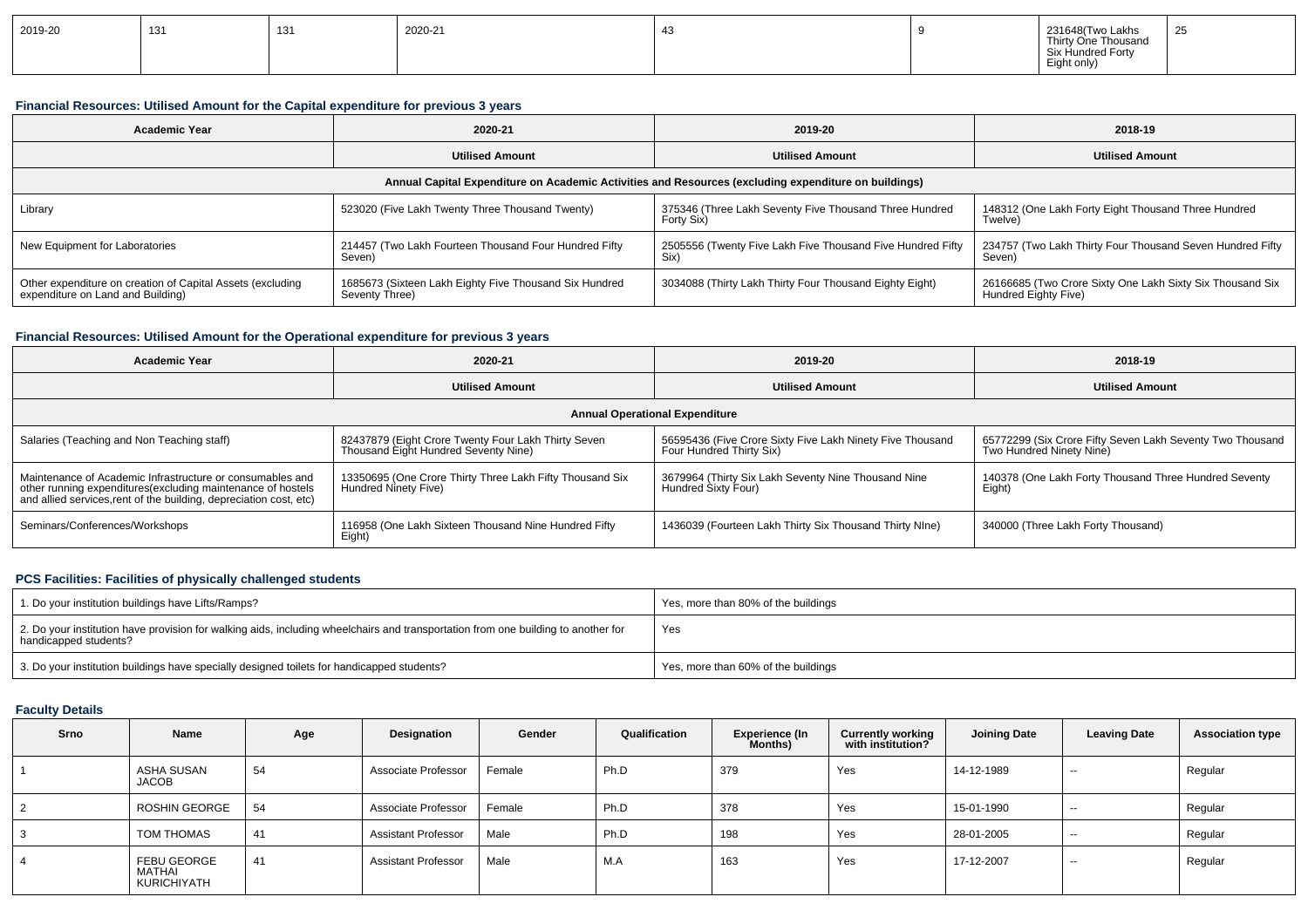| 5              | ANNIE GEORGE                              | 45 | <b>Assistant Professor</b>                          | Female | M.A       | 163 | Yes | 31-12-2007 | $\sim$                   | Regular |
|----------------|-------------------------------------------|----|-----------------------------------------------------|--------|-----------|-----|-----|------------|--------------------------|---------|
| 6              | <b>VINEETHA S</b>                         | 50 | <b>Assistant Professor</b>                          | Female | M.A       | 288 | Yes | 02-07-1997 | $\sim$                   | Regular |
| $\overline{7}$ | <b>TEENA RACHEL</b><br><b>THOMAS</b>      | 39 | <b>Assistant Professor</b>                          | Female | Ph.D      | 90  | Yes | 01-01-2014 | $\sim$                   | Regular |
| 8              | SIBY JOHN                                 | 40 | Assistant Professor                                 | Female | M.A       | 90  | Yes | 02-01-2014 | $\sim$                   | Regular |
| 9              | <b>SUSAN T SUSHIL</b>                     | 36 | <b>Assistant Professor</b>                          | Female | M.A       | 90  | Yes | 02-01-2014 | $\overline{\phantom{a}}$ | Regular |
| 10             | ANU SUSAN<br><b>MATHEWS</b>               | 51 | Lecturer                                            | Female | M.A       | 298 | Yes | 11-09-1996 | $\overline{\phantom{a}}$ | Regular |
| 11             | <b>SUSANNA PHILIP</b>                     | 51 | Lecturer                                            | Female | M.A       | 298 | Yes | 11-09-1996 | --                       | Regular |
| 12             | <b>MARTIZ KURIAN</b>                      | 35 | <b>Assistant Professor</b>                          | Male   | Ph.D      | 61  | Yes | 01-06-2016 | $\sim$                   | Regular |
| 13             | <b>GEORGE K ALEX</b>                      | 50 | <b>Assistant Professor</b>                          | Male   | Ph.D      | 198 | Yes | 27-01-2005 | $\sim$                   | Regular |
| 14             | MATHEW P JOHN                             | 56 | Dean / Principal /<br>Director / Vice<br>Chancellor | Male   | Ph.D      | 317 | No  | 18-10-1994 | 31-03-2021               | Regular |
| 15             | SINDHURS                                  | 50 | Associate Professor                                 | Female | Ph.D      | 296 | Yes | 07-11-1996 | $\sim$                   | Regular |
| 16             | NEETHU MARIAM<br><b>AJITH</b>             | 30 | <b>Assistant Professor</b>                          | Female | M.COM     | 73  | Yes | 03-06-2015 | $\sim$                   | Regular |
| 17             | <b>JYOTHIS T</b>                          | 40 | <b>Assistant Professor</b>                          | Female | Ph.D      | 126 | Yes | 19-01-2011 | $\overline{\phantom{a}}$ | Regular |
| 18             | JEETHU RACHEL<br><b>MATHEW</b>            | 31 | <b>Assistant Professor</b>                          | Female | M. Phil   | 73  | Yes | 01-06-2015 | --                       | Regular |
| 19             | LABY CHERIAN<br>PUNNOOSE                  | 35 | <b>Assistant Professor</b>                          | Male   | M.COM     | 61  | Yes | 04-06-2015 | $\overline{\phantom{a}}$ | Regular |
| 20             | BETTYMOL<br>ELIZABETH<br><b>THAMPY</b>    | 33 | <b>Assistant Professor</b>                          | Female | M.COM     | 96  | Yes | 01-07-2013 | --                       | Regular |
| 21             | <b>AJITH THOMAS</b>                       | 33 | <b>Assistant Professor</b>                          | Male   | M.COM     | 80  | Yes | 05-11-2014 | ⊷.                       | Regular |
| 22             | JAYA JACOB M                              | 37 | <b>Assistant Professor</b>                          | Female | Ph.D      | 80  | Yes | 04-11-2014 | $\overline{\phantom{a}}$ | Regular |
| 23             | LEENA K CHERIAN                           | 37 | <b>Assistant Professor</b>                          | Female | Ph.D      | 103 | Yes | 03-12-2012 | $\overline{\phantom{a}}$ | Regular |
| 24             | <b>MATHEW P</b><br><b>THOMAS</b>          | 56 | Other                                               | Male   | LLM       | 349 | Yes | 01-06-1992 | $\overline{\phantom{a}}$ | Regular |
| 25             | <b>RIA MAMMEN</b>                         | 31 | <b>Assistant Professor</b>                          | Female | M. Phil   | 73  | Yes | 02-06-2015 | $\overline{\phantom{a}}$ | Regular |
| 26             | REJY K THARIYAN                           | 50 | <b>Assistant Professor</b>                          | Male   | M.COM     | 126 | Yes | 07-01-2011 | $\overline{\phantom{a}}$ | Regular |
| 27             | CHINNU MARIAM<br><b>CHACKO</b>            | 32 | <b>Assistant Professor</b>                          | Female | M. Phil   | 80  | Yes | 04-11-2014 | $\sim$                   | Regular |
| 28             | <b>SURESH MATHEW</b><br>GEORGE            | 48 | <b>Assistant Professor</b>                          | Male   | M. Phil   | 97  | Yes | 03-06-2013 | $\sim$                   | Regular |
| 29             | <b>SHAJU K JOHN</b>                       | 38 | <b>Assistant Professor</b>                          | Male   | M. Phil   | 163 | Yes | 17-12-2007 | $\sim$                   | Regular |
| 30             | <b>SUSAN MATHEW</b>                       | 55 | Associate Professor                                 | Female | Ph.D      | 383 | Yes | 10-08-1989 | $\sim$                   | Regular |
| 31             | PRAVEEN S S                               | 38 | <b>Assistant Professor</b>                          | Male   | Ph.D      | 89  | Yes | 24-02-2014 | $\sim$                   | Regular |
| 32             | SEENIAMMA C<br>CHENNATTUCHER<br><b>RY</b> | 55 | Associate Professor                                 | Female | M.Sc(Phy) | 381 | Yes | 04-10-1989 | $\overline{\phantom{a}}$ | Regular |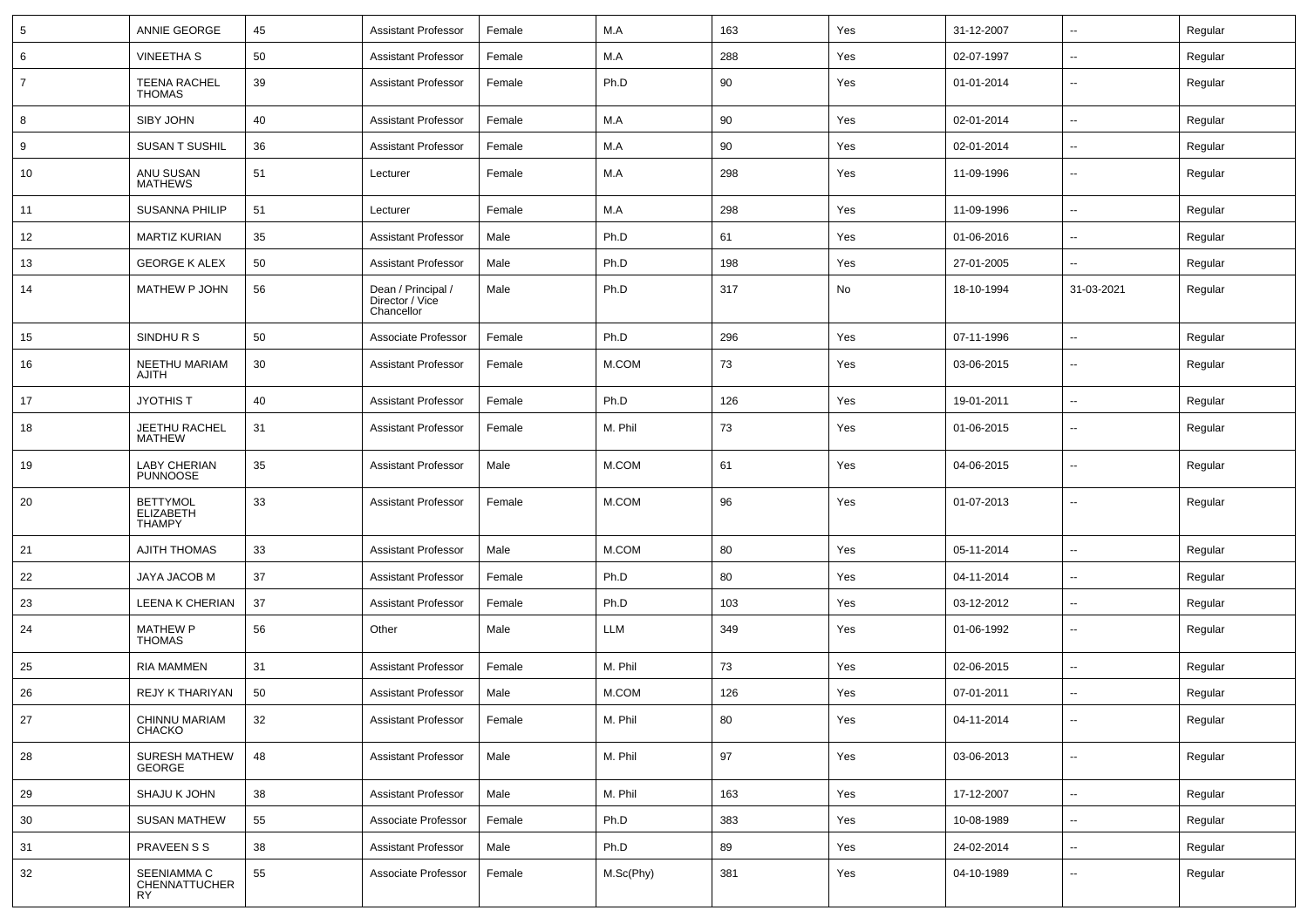| 33 | <b>PRATHIBHA</b><br>VASUDHEVAN     | 37 | <b>Assistant Professor</b>                          | Female | Ph.D       | 80  | Yes | 04-11-2014 | $\overline{\phantom{a}}$ | Regular |
|----|------------------------------------|----|-----------------------------------------------------|--------|------------|-----|-----|------------|--------------------------|---------|
| 34 | <b>LEENA ABRAHAM</b>               | 43 | <b>Assistant Professor</b>                          | Female | Ph.D       | 89  | Yes | 20-02-2014 | ⊷.                       | Regular |
| 35 | SARAMMA<br>VARGHESE                | 49 | <b>Assistant Professor</b>                          | Female | Ph.D       | 198 | Yes | 27-01-2005 | $\overline{\phantom{a}}$ | Regular |
| 36 | <b>JAISON JOSE</b>                 | 42 | <b>Assistant Professor</b>                          | Male   | Ph.D       | 163 | Yes | 17-12-2007 | $\overline{\phantom{a}}$ | Regular |
| 37 | LIBUS JACOB<br>ABRAHAM             | 39 | <b>Assistant Professor</b>                          | Male   | Ph.D       | 163 | Yes | 17-12-2007 | --                       | Regular |
| 38 | SNEHA GEORGE<br>PACHAYIL           | 42 | <b>Assistant Professor</b>                          | Female | Ph.D       | 193 | Yes | 01-06-2005 | $\overline{\phantom{a}}$ | Regular |
| 39 | LATHAKUMARY P<br>C                 | 49 | <b>Assistant Professor</b>                          | Female | Ph.D       | 198 | Yes | 27-01-2005 | $\overline{\phantom{a}}$ | Regular |
| 40 | <b>JENU MARY</b><br><b>MATHEWS</b> | 56 | Associate Professor                                 | Female | Ph.D       | 331 | No  | 06-10-1993 | 31-05-2021               | Regular |
| 41 | <b>MINI VARGHESE</b>               | 55 | <b>Assistant Professor</b>                          | Female | Ph.D       | 324 | Yes | 21-07-1994 | $\overline{\phantom{a}}$ | Regular |
| 42 | <b>SUSAN GEORGE</b>                | 46 | <b>Assistant Professor</b>                          | Female | M.Sc.      | 126 | Yes | 07-01-2011 | --                       | Regular |
| 43 | <b>LIGIN P MATHEW</b>              | 30 | <b>Assistant Professor</b>                          | Male   | M.Sc.      | 61  | Yes | 01-06-2016 | $\overline{\phantom{a}}$ | Regular |
| 44 | ANN SUSA<br><b>THOMAS</b>          | 36 | <b>Assistant Professor</b>                          | Female | M. Phil    | 126 | Yes | 10-01-2011 | --                       | Regular |
| 45 | PRIYA MATHEWS                      | 30 | <b>Assistant Professor</b>                          | Female | M.Sc.      | 61  | Yes | 01-06-2016 | $\overline{\phantom{a}}$ | Regular |
| 46 | <b>THOMAS MATHEW</b>               | 38 | <b>Assistant Professor</b>                          | Male   | M.Sc.      | 103 | Yes | 03-12-2012 | ⊷.                       | Regular |
| 47 | PREETHI ELSI<br><b>THOMAS</b>      | 35 | <b>Assistant Professor</b>                          | Female | M.Sc.      | 126 | Yes | 11-01-2011 | $\overline{\phantom{a}}$ | Regular |
| 48 | ARUN JOHN                          | 36 | <b>Assistant Professor</b>                          | Male   | M.Sc.      | 80  | Yes | 07-11-2014 | $\overline{\phantom{a}}$ | Regular |
| 49 | <b>CIMI A DANIEL</b>               | 37 | <b>Assistant Professor</b>                          | Female | Ph.D       | 80  | Yes | 05-11-2014 | --                       | Regular |
| 50 | <b>SUSAN ABRAHAM</b>               | 46 | <b>Assistant Professor</b>                          | Female | Ph.D       | 103 | Yes | 03-12-2012 | --                       | Regular |
| 51 | <b>SHINU KOSHY</b>                 | 37 | <b>Assistant Professor</b>                          | Male   | M. Phil    | 80  | Yes | 04-11-2014 | $\overline{\phantom{a}}$ | Regular |
| 52 | LEKHA P K                          | 38 | <b>Assistant Professor</b>                          | Female | Ph.D       | 73  | Yes | 01-06-2015 | $\overline{\phantom{a}}$ | Regular |
| 53 | <b>LUCY MATHEW</b>                 | 52 | Lecturer                                            | Female | M. Phil    | 298 | Yes | 11-09-1996 | ⊷.                       | Regular |
| 54 | JYOTHI SARA<br><b>JOHN</b>         | 53 | Lecturer                                            | Female | M. Phil    | 298 | Yes | 11-09-1996 | $\overline{\phantom{a}}$ | Regular |
| 55 | ABIN JOHN                          | 33 | <b>Assistant Professor</b>                          | Male   | M.Sc.      | 126 | Yes | 07-01-2011 | $\sim$                   | Regular |
| 56 | P M THOMAS                         | 70 | Dean / Principal /<br>Director / Vice<br>Chancellor | Male   | M.Sc.      | 156 | Yes | 01-07-2008 | $\overline{\phantom{a}}$ | Regular |
| 57 | <b>LIGI GEORGE</b>                 | 49 | Associate Professor                                 | Female | M. Phil    | 264 | Yes | 01-07-1999 | н.                       | Regular |
| 58 | ANUP GEORGE<br>VARGHESE            | 37 | Lecturer                                            | Male   | <b>MCA</b> | 142 | Yes | 01-09-2009 | $\overline{\phantom{a}}$ | Regular |
| 59 | <b>GRACE MATHEW</b>                | 29 | Lecturer                                            | Female | M.Sc.      | 59  | Yes | 01-08-2016 | $\overline{\phantom{a}}$ | Regular |
| 60 | SHINIMOL A K                       | 40 | <b>Assistant Professor</b>                          | Female | Ph.D       | 156 | Yes | 07-07-2008 | н.                       | Regular |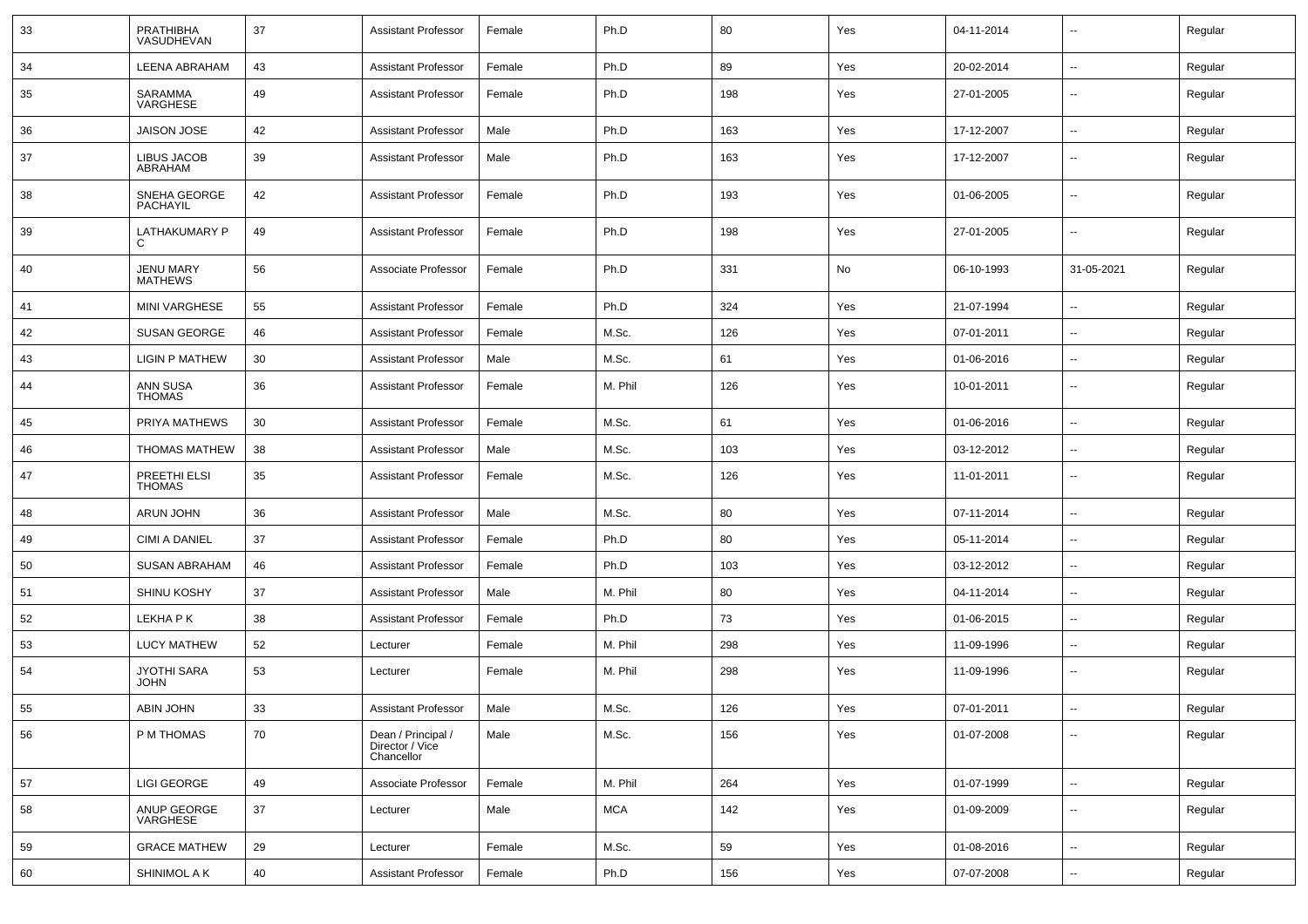| 61 | <b>ABIN GEO SAMUEL</b>                     | 26 | Lecturer                                            | Male   | M.A        | 30  | Yes | 10-01-2019 | $\sim$                   | Regular             |
|----|--------------------------------------------|----|-----------------------------------------------------|--------|------------|-----|-----|------------|--------------------------|---------------------|
| 62 | <b>JINSU VARGHESE</b>                      | 50 | <b>Assistant Professor</b>                          | Female | Ph.D       | 163 | Yes | 14-12-2007 | $\sim$                   | Regular             |
| 63 | <b>SAMCY MERIN</b><br>SAM                  | 27 | Lecturer                                            | Female | <b>MCA</b> | 25  | Yes | 17-06-2019 | $\overline{\phantom{a}}$ | Regular             |
| 64 | <b>ROY GEORGE K</b>                        | 54 | Associate Professor                                 | Male   | Ph.D       | 198 | Yes | 27-01-2005 | $\overline{\phantom{a}}$ | Regular             |
| 65 | NINU THOMAS                                | 48 | <b>Assistant Professor</b>                          | Female | Ph.D       | 167 | Yes | 21-08-2007 |                          | Regular             |
| 66 | <b>SAM THOMAS</b>                          | 36 | <b>Assistant Professor</b>                          | Male   | M. Phil    | 85  | Yes | 02-06-2014 | $\overline{\phantom{a}}$ | Regular             |
| 67 | KOSHY GEORGE                               | 62 | Dean / Principal /<br>Director / Vice<br>Chancellor | Male   | Ph.D       | 73  | Yes | 01-06-2015 | $\overline{\phantom{a}}$ | Regular             |
| 68 | VARGHESE<br><b>PANICKERT</b>               | 64 | Dean / Principal /<br>Director / Vice<br>Chancellor | Male   | Ph.D       | 73  | Yes | 01-06-2015 | $\overline{\phantom{a}}$ | Regular             |
| 69 | PHILIP VARGHESE<br><b>PORATTOOR</b>        | 60 | Lecturer                                            | Male   | Ph.D       | 44  | Yes | 01-11-2017 | $\overline{\phantom{a}}$ | Regular             |
| 70 | SUMI ELSA PHILIP                           | 40 | Lecturer                                            | Female | <b>MBA</b> | 96  | Yes | 31-07-2013 | $\overline{\phantom{a}}$ | Regular             |
| 71 | <b>REENA</b><br>PAPPACHAN<br><b>GEORGE</b> | 41 | Assistant Professor                                 | Female | Ph.D       | 137 | Yes | 15-02-2010 | --                       | Regular             |
| 72 | <b>DEEPA ANIE</b><br><b>MATHEW</b>         | 37 | Lecturer                                            | Female | <b>MBA</b> | 61  | Yes | 20-06-2016 | $\overline{\phantom{a}}$ | Regular             |
| 73 | <b>REMYA M NAIR</b>                        | 34 | Lecturer                                            | Female | M.COM      | 34  | Yes | 03-09-2018 | $\overline{\phantom{a}}$ | Regular             |
| 74 | <b>GRACE DANIEL</b>                        | 48 | Lecturer                                            | Female | M.COM      | 193 | Yes | 01-06-2005 |                          | Regular             |
| 75 | NIBULAL M N                                | 39 | Lecturer                                            | Male   | Ph.D       | 68  | No  | 10-07-2015 | 31-03-2021               | Adhoc / Contractual |
| 76 | P J JAMES                                  | 62 | Lecturer                                            | Male   | Ph.D       | 71  | Yes | 01-08-2015 | $\overline{a}$           | Regular             |
| 77 | SHAINYMOL OV                               | 38 | Lecturer                                            | Female | M.A        | 38  | No  | 11-01-2018 | 31-03-2021               | Adhoc / Contractual |
| 78 | Kala K                                     | 37 | Lecturer                                            | Female | Ph.D       | 40  | Yes | 27-11-2017 | $\overline{\phantom{a}}$ | Adhoc / Contractual |
| 79 | SHEEMOL M S                                | 38 | Lecturer                                            | Female | Ph.D       | 42  | Yes | 19-09-2017 |                          | Adhoc / Contractual |
| 80 | <b>JUSTIN THOMAS</b><br>PHILIP             | 32 | <b>Assistant Professor</b>                          | Male   | M.COM      | 16  | Yes | 11-03-2020 | $\overline{\phantom{a}}$ | Regular             |
| 81 | MATHEWS JOHN                               | 32 | <b>Assistant Professor</b>                          | Male   | M.COM      | 16  | Yes | 12-03-2020 | $\overline{\phantom{a}}$ | Regular             |
| 82 | ABRAHAM<br><b>MATHEW</b>                   | 36 | <b>Assistant Professor</b>                          | Male   | M.A        | 16  | Yes | 11-03-2020 |                          | Regular             |
| 83 | JOEL OOMMEN<br>MUZHANGODY                  | 26 | <b>Assistant Professor</b>                          | Male   | M.A        | 16  | Yes | 12-03-2020 | $\mathbf{u}$             | Regular             |
| 84 | <b>EMILDA GEORGE</b>                       | 24 | <b>Assistant Professor</b>                          | Female | M.A        | 16  | Yes | 13-03-2020 | $\sim$                   | Regular             |
| 85 | ARTHUR<br>VARGHESE                         | 39 | <b>Assistant Professor</b>                          | Male   | Ph.D       | 25  | Yes | 06-06-2019 | $\sim$                   | Regular             |
| 86 | JIJOY P MATHEW                             | 38 | <b>Assistant Professor</b>                          | Male   | Ph.D       | 25  | Yes | 06-06-2019 | $\sim$                   | Regular             |
| 87 | SHEEBA ANU<br><b>JACOB</b>                 | 42 | <b>Assistant Professor</b>                          | Female | Ph.D       | 18  | Yes | 01-01-2020 | $\sim$                   | Regular             |
| 88 | ANJU V JALAJ                               | 34 | <b>Assistant Professor</b>                          | Female | Ph.D       | 16  | Yes | 09-03-2020 | $\sim$                   | Regular             |